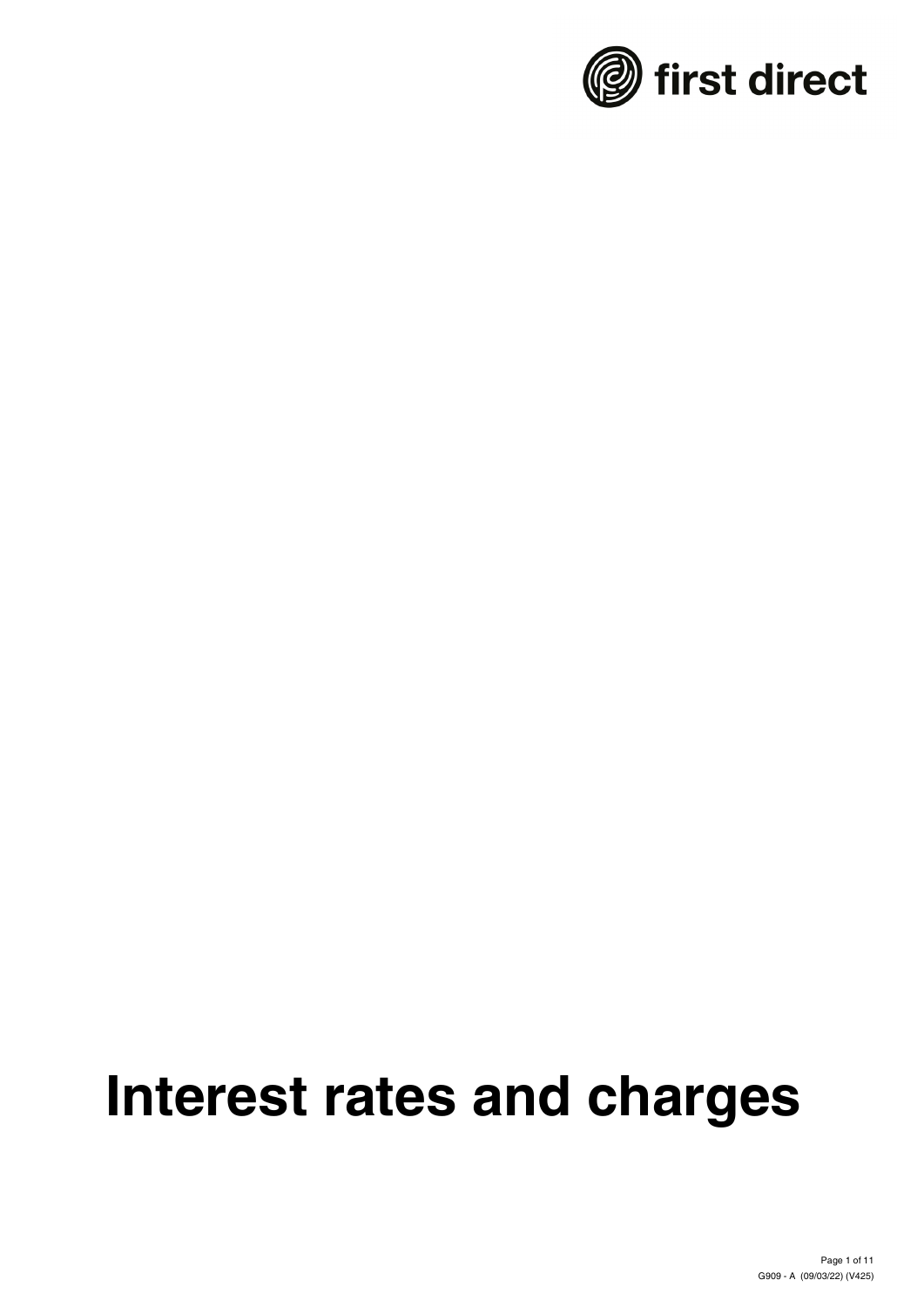### **Interest rates and charges**

The interest rate and charges information set out below that applies to your product forms part of the terms and conditions that apply to your product.

#### **Correct as at 3 February 2022 (unless stated otherwise)**

**first direct base rate 0.50%**

| <b>Credit Cards</b> |                                                                                                                          |                                   |  |  |  |  |  |
|---------------------|--------------------------------------------------------------------------------------------------------------------------|-----------------------------------|--|--|--|--|--|
| <b>Gold Card</b>    |                                                                                                                          | representative 16.9% APR variable |  |  |  |  |  |
| <b>Credit Card</b>  | representative 18.9% APR variable                                                                                        |                                   |  |  |  |  |  |
|                     | Simple annual rate (1)                                                                                                   |                                   |  |  |  |  |  |
|                     | <b>Purchases</b>                                                                                                         | <b>Cash Advances</b>              |  |  |  |  |  |
| <b>Gold Card</b>    | 15.780%                                                                                                                  | 21.708%                           |  |  |  |  |  |
| <b>Credit Card</b>  | 17.472%                                                                                                                  | 22.368%                           |  |  |  |  |  |
|                     | If you already have a card with us, your rate may be different from the one displayed here - please see your credit card |                                   |  |  |  |  |  |

statement or contact us to find out your rate.

#### **Credit Card Charges**

Cash Advances - 2.99% handling fee, minimum £3.00 (includes cash withdrawals both in the UK and abroad, Internal Transfers, the purchase of foreign currency, travellers' cheques and certain Balance Transfers, but not gambling transactions).

Foreign usage - 2.99% of the amount of the non-Sterling transaction (a foreign currency) will be added as an adjustment to the exchange rate. Non-Sterling transactions are converted to Sterling by VISA using wholesale market rates applying on the day the conversion is made, usually the date the transaction is applied to your account. Visit visa.co.uk for more information.

Introductory Balance Transfers - 2.29% of the amount transferred (minimum £5) within three months of account opening. Balance Transfers - 2.9% of each balance transferred, minimum £5.00.

Late payment fee - £12.00.

Over limit fee - £12.00.

Unpaid cheques and Direct Debits - £5.00.

| Personal Loan (2) |               |               |
|-------------------|---------------|---------------|
| l amount          | minimum % APR | maximum % APR |
| l Loan amount:    |               |               |
| £1,000 - £2,499   | 18.9%         | 18.9%         |
| £2,500 - £4,999   | 16.9%         | 16.9%         |
| E5,000 - £6,999   | 4.9%          | 12.9%         |
| £7,000 - £15,000  | 3.3%          | 9.9%          |
| £15,001 - £30,000 | 3.3%          | 9.9%          |
| E30,001 - £50,000 | 6.7%          | 6.7%          |

| Flexiloan - No longer on sale |          |                      |  |  |  |  |  |
|-------------------------------|----------|----------------------|--|--|--|--|--|
| l amount                      | $%$ p.a. | representative % APR |  |  |  |  |  |
| $\mu$ p to £10,000            | 17.45%   | 18.9% variable       |  |  |  |  |  |

(1) The simple annual rate is the rate used for interest calculation purposes.

(2) The rate we may offer could be higher than the advertised annual percentage rate (APR). An approved rate will be based on our assessment of your personal financial circumstances, including a credit check should you choose to apply. The loan amount you request will also impact the rate offered.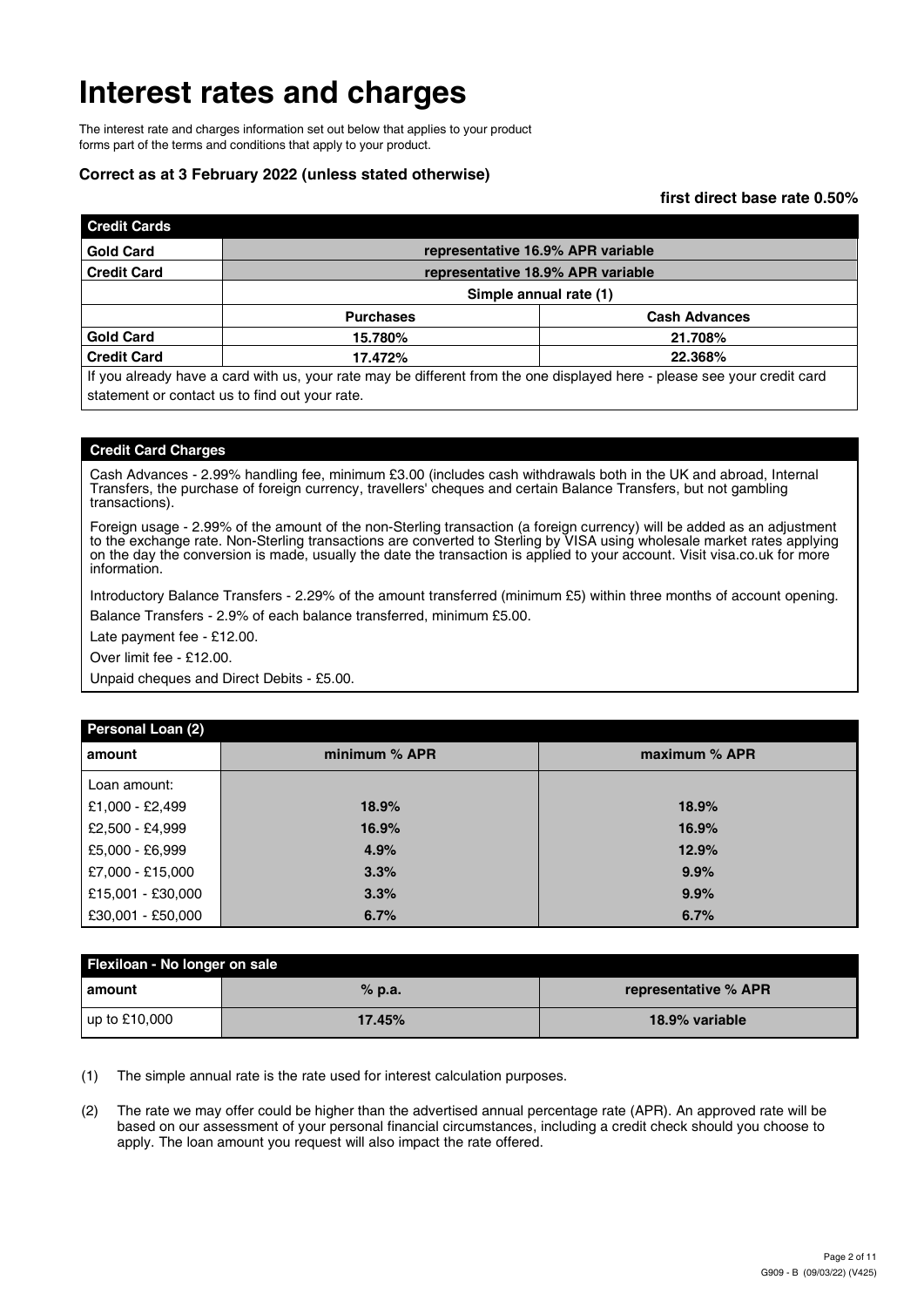#### **For information only, product no longer on sale**

|                                                        | <b>Offset Mortgage Standard Variable Rate (SVR)</b> | <b>Linked 1st Account and savings accounts</b> |                       |        |                                          |                  |                            |                          |
|--------------------------------------------------------|-----------------------------------------------------|------------------------------------------------|-----------------------|--------|------------------------------------------|------------------|----------------------------|--------------------------|
| <b>Debit</b><br>Interest                               | % p.a.                                              | % APRC                                         | Debit<br>Interest     | % p.a. | <b>Equivalent Credit</b><br>Interest (1) | non tax<br>payer | standard rate<br>tax payer | higher rate<br>tax payer |
| All debit balances<br><b>Standard Variable</b><br>Rate | 3.79%                                               | 3.6%                                           | All debit<br>balances | 3.79%  | All credit<br>balances (AER)             | 3.86%            | 4.84%                      | 6.50%                    |

#### **Mortgage rates correct as at 9 March 2022**

|                                                        | Offset Mortgage Base Rate Tracker Fee Saver 60% LTV - New Business       |        |                          |                                                                              | Linked 1st Account and savings accounts        |                  |                            |                          |
|--------------------------------------------------------|--------------------------------------------------------------------------|--------|--------------------------|------------------------------------------------------------------------------|------------------------------------------------|------------------|----------------------------|--------------------------|
| Debit<br>Interest                                      | % p.a.                                                                   | % APRC | Debit<br>Interest        | % p.a.                                                                       | <b>Equivalent Credit</b><br>Interest (1)       | non tax<br>payer | standard rate<br>tax payer | higher rate<br>tax payer |
| All debit balances<br>Standard Variable<br>Rate        | 3.74% (3.24% plus Bank of<br>England base rate now 0.50%)                | 3.8%   | All debit<br>balances    | 3.74% (3.24% plus Bank of<br>England base rate now 0.50%)                    | All credit<br>balances (AER)                   | 3.80%            | 4.78%                      | 6.41%                    |
|                                                        | Offset Mortgage Base Rate Tracker Fee Saver 60% LTV - Existing Customer  |        |                          |                                                                              | <b>Linked 1st Account and savings accounts</b> |                  |                            |                          |
| Debit<br><b>Interest</b>                               | % p.a.                                                                   | % APRC | Debit<br><b>Interest</b> | % p.a.                                                                       | <b>Equivalent Credit</b><br>Interest (1)       | non tax<br>payer | standard rate<br>tax payer | higher rate<br>tax payer |
| All debit balances<br><b>Standard Variable</b><br>Rate | 3.74% (3.24% plus Bank of<br>England base rate now 0.50%)                | 3.8%   | All debit<br>balances    | 3.74% (3.24% plus Bank of<br>England base rate now 0.50%)                    | All credit<br>balances (AER)                   | 3.80%            | 4.78%                      | 6.41%                    |
|                                                        | Offset Mortgage Base Rate Tracker Fee Saver 75% LTV - New Business       |        |                          |                                                                              | <b>Linked 1st Account and savings accounts</b> |                  |                            |                          |
| Debit<br>Interest                                      | % p.a.                                                                   | % APRC | Debit<br>Interest        | % p.a.                                                                       | <b>Equivalent Credit</b><br>Interest (1)       | non tax<br>payer | standard rate<br>tax payer | higher rate<br>tax payer |
| All debit balances<br>Standard Variable<br>Rate        | 3.74% (3.24% plus Bank of<br>England base rate now 0.50%)                | 3.8%   | All debit<br>balances    | 3.74% (3.24% plus Bank of<br>England base rate now 0.50%)                    | All credit<br>balances (AER)                   | 3.80%            | 4.78%                      | 6.41%                    |
|                                                        | Offset Mortgage Base Rate Tracker Fee Saver 75% LTV - Existing Customer  |        |                          |                                                                              | <b>Linked 1st Account and savings accounts</b> |                  |                            |                          |
| <b>Debit</b><br><b>Interest</b>                        | % p.a.                                                                   | % APRC | Debit<br><b>Interest</b> | % p.a.                                                                       | <b>Equivalent Credit</b><br>Interest (1)       | non tax<br>payer | standard rate<br>tax payer | higher rate<br>tax payer |
| All debit balances<br>Standard Variable<br>Rate        | 3.74% (3.24% plus Bank of<br>England base rate now 0.50%)                | 3.8%   | All debit<br>balances    | 3.74% (3.24% plus Bank of<br>England base rate now 0.50%)                    | All credit<br>balances (AER)                   | $3.80\%$         | 4.78%                      | 6.41%                    |
|                                                        | Offset Mortgage Base Rate Tracker Fee Paying 60% LTV - New Business      |        |                          |                                                                              | Linked 1st Account and savings accounts        |                  |                            |                          |
| Debit<br><b>Interest</b>                               | % p.a.                                                                   | % APRC | Debit<br><b>Interest</b> | % p.a.                                                                       | <b>Equivalent Credit</b><br>Interest (1)       | non tax<br>payer | standard rate<br>tax payer | higher rate<br>tax payer |
| All debit balances<br>Standard Variable<br>Rate        | 3.54% (3.04% plus Bank of<br>England base rate now 0.50%)                | 3.6%   | All debit<br>balances    | 3.54% (3.04% plus Bank of<br>England base rate now 0.50%)                    | All credit<br>balances (AER)                   | 3.60%            | 4.52%                      | 6.06%                    |
|                                                        | Offset Mortgage Base Rate Tracker Fee Paying 60% LTV - Existing          |        |                          |                                                                              | <b>Linked 1st Account and savings accounts</b> |                  |                            |                          |
| Debit<br><b>Interest</b>                               | % p.a.                                                                   | % APRC | Debit<br>Interest        | % p.a.                                                                       | <b>Equivalent Credit</b><br>Interest (1)       | non tax<br>payer | standard rate<br>tax payer | higher rate<br>tax payer |
| All debit balances<br><b>Standard Variable</b><br>Rate | 3.54% (3.04% plus Bank of<br>England base rate now 0.50%)                | 3.6%   | All debit<br>balances    | 3.54% (3.04% plus Bank of<br>England base rate now 0.50%)                    | All credit<br>balances (AER)                   | 3.60%            | 4.52%                      | 6.06%                    |
|                                                        | Offset Mortgage Base Rate Tracker Fee Paying 75% LTV - New Business      |        |                          |                                                                              | <b>Linked 1st Account and savings accounts</b> |                  |                            |                          |
| Debit<br>Interest                                      | % p.a.                                                                   | % APRC | Debit<br>Interest        | % p.a.                                                                       | <b>Equivalent Credit</b><br>Interest (1)       | non tax<br>payer | standard rate<br>tax payer | higher rate<br>tax payer |
| All debit balances<br><b>Standard Variable</b><br>Rate | 3.54% (3.04% plus Bank of<br>England base rate now 0.50%)                | 3.6%   | All debit<br>balances    | 3.54% (3.04% plus Bank of<br>England base rate now 0.50%)                    | All credit<br>balances (AER)                   | 3.60%            | 4.52%                      | 6.06%                    |
|                                                        | Offset Mortgage Base Rate Tracker Fee Paying 75% LTV - Existing Customer |        |                          |                                                                              | <b>Linked 1st Account and savings accounts</b> |                  |                            |                          |
| <b>Debit</b><br><b>Interest</b>                        | % p.a.                                                                   | % APRC | Debit<br>Interest        | % p.a.                                                                       | <b>Equivalent Credit</b><br>Interest (1)       | non tax<br>payer | standard rate<br>tax payer | higher rate<br>tax payer |
| All debit balances<br><b>Standard Variable</b><br>Rate | 3.54% (3.04% plus Bank of<br>England base rate now 0.50%)                | 3.6%   | All debit<br>balances    | 3.54% (3.04% plus Bank of<br>England base rate now 0.50%)                    | All credit<br>balances (AER)                   | $3.60\%$         | 4.52%                      | 6.06%                    |
|                                                        |                                                                          |        |                          | Fixed Rate mortgage funds are limited and rates vary according to each offer |                                                |                  |                            |                          |
|                                                        | Offset Mortgage 2 Year Fixed Fee Saver 60% LTV - New Business            |        |                          |                                                                              | <b>Linked 1st Account and savings accounts</b> |                  |                            |                          |
| Debit<br>Interest                                      | % p.a.                                                                   | % APRC | Debit<br>Interest        | % p.a.                                                                       | <b>Equivalent Credit</b><br>Interest (1)       | non tax<br>payer | standard rate<br>tax payer | higher rate<br>tax payer |
| All debit balances<br><b>Standard Variable</b><br>Rate | 2.89%                                                                    | 3.7%   | All debit<br>balances    | 2.89%                                                                        | All credit<br>balances (AER)                   | 2.93%            | 3.67%                      | 4.92%                    |
|                                                        | Offset Mortgage 2 Year Fixed Fee Saver 60% LTV - Existing Customer       |        |                          |                                                                              | <b>Linked 1st Account and savings accounts</b> |                  |                            |                          |
| <b>Debit</b><br>Interest                               | % p.a.                                                                   | % APRC | <b>Debit</b><br>Interest | % p.a.                                                                       | <b>Equivalent Credit</b><br>Interest (1)       | non tax<br>payer | standard rate<br>tax payer | higher rate<br>tax payer |
| All debit balances<br><b>Standard Variable</b>         | 2.34%                                                                    | 3.6%   | All debit<br>balances    | 2.34%                                                                        | All credit<br>balances (AER)                   | 2.37%            | 2.96%                      | 3.96%                    |
| Rate                                                   | Offset Mortgage 2 Year Fixed Fee Saver 75% LTV - New Business            |        |                          |                                                                              | <b>Linked 1st Account and savings accounts</b> |                  |                            |                          |
| Debit                                                  |                                                                          |        | Debit                    |                                                                              | <b>Equivalent Credit</b>                       | non tax          | standard rate              | higher rate              |
| Interest<br>All debit balances                         | % p.a.                                                                   | % APRC | Interest<br>All debit    | % p.a.                                                                       | Interest (1)<br>All credit                     | payer            | tax payer                  | tax payer                |
| <b>Standard Variable</b><br>Rate                       | 2.89%                                                                    | 3.7%   | balances                 | 2.89%                                                                        | balances (AER)                                 | 2.93%            | 3.67%                      | 4.92%                    |
|                                                        | Offset Mortgage 2 Year Fixed Fee Saver 75% LTV - Existing Customer       |        |                          |                                                                              | <b>Linked 1st Account and savings accounts</b> |                  |                            |                          |
| Debit<br>Interest                                      | % p.a.                                                                   | % APRC | <b>Debit</b><br>Interest | % p.a.                                                                       | <b>Equivalent Credit</b><br>Interest (1)       | non tax<br>payer | standard rate<br>tax payer | higher rate<br>tax payer |
| All debit balances<br><b>Standard Variable</b><br>Rate | 2.44%                                                                    | 3.6%   | All debit<br>balances    | 2.44%                                                                        | All credit<br>balances (AER)                   | 2.47%            | 3.09%                      | 4.14%                    |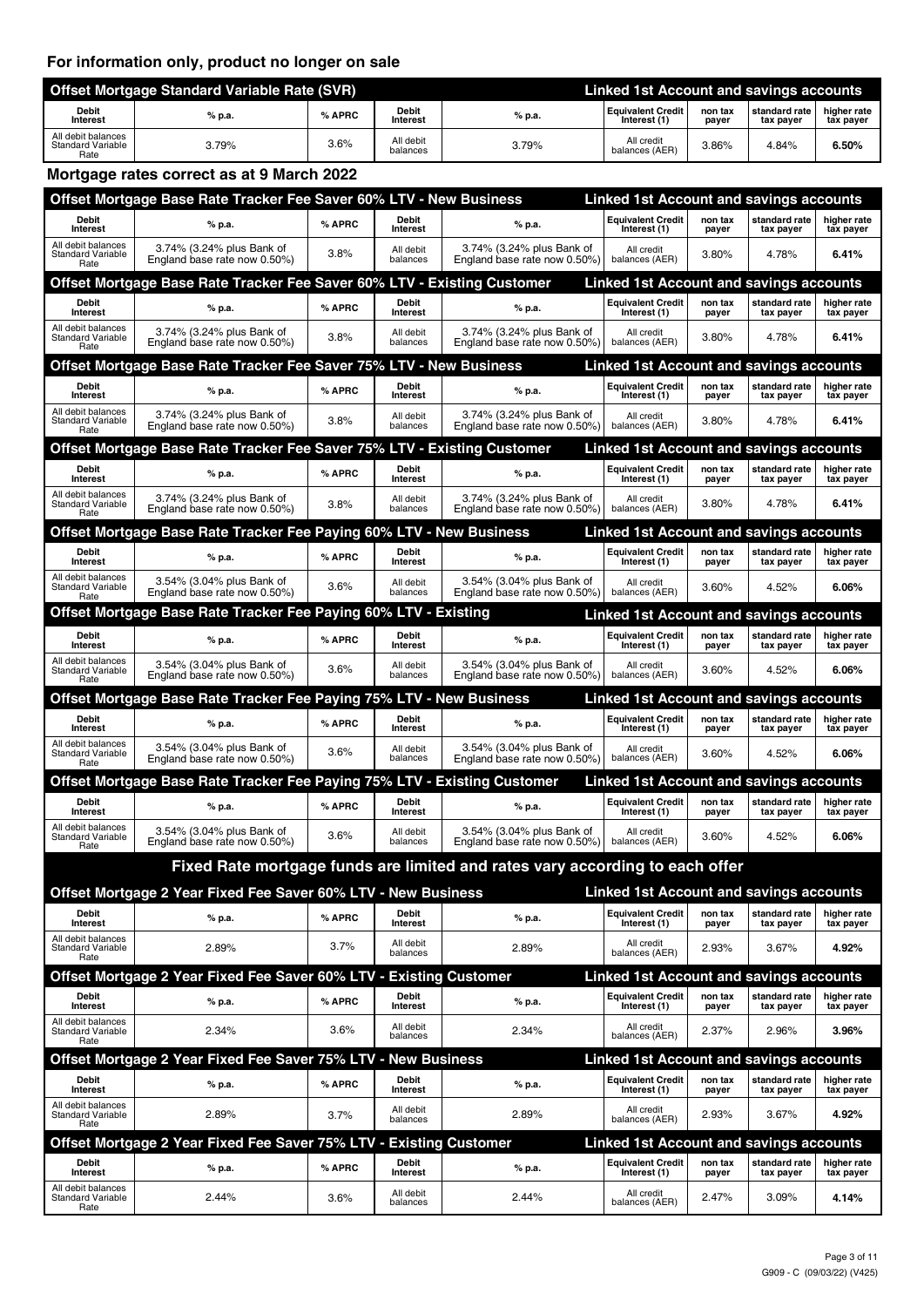|                                                        | Offset Mortgage 2 Year Fixed Fee Paying 60% LTV - New Business      |        |                                 |        | <b>Linked 1st Account and savings accounts</b> |                  |                            |                          |
|--------------------------------------------------------|---------------------------------------------------------------------|--------|---------------------------------|--------|------------------------------------------------|------------------|----------------------------|--------------------------|
| <b>Debit</b><br>Interest                               | % p.a.                                                              | % APRC | <b>Debit</b><br>Interest        | % p.a. | <b>Equivalent Credit</b><br>Interest (1)       | non tax<br>payer | standard rate<br>tax payer | higher rate<br>tax payer |
| All debit balances<br><b>Standard Variable</b><br>Rate | 2.69%                                                               | 3.7%   | All debit<br>balances           | 2.69%  | All credit<br>balances (AER)                   | 2.72%            | 3.41%                      | 4.58%                    |
|                                                        | Offset Mortgage 2 Year Fixed Fee Paying 60% LTV - Existing Customer |        |                                 |        | <b>Linked 1st Account and savings accounts</b> |                  |                            |                          |
| Debit<br>Interest                                      | % p.a.                                                              | % APRC | <b>Debit</b><br><b>Interest</b> | % p.a. | <b>Equivalent Credit</b><br>Interest (1)       | non tax<br>payer | standard rate<br>tax payer | higher rate<br>tax payer |
| All debit balances<br><b>Standard Variable</b><br>Rate | 2.19%                                                               | 3.6%   | All debit<br>balances           | 2.19%  | All credit<br>balances (AER)                   | 2.21%            | 2.77%                      | 3.71%                    |
|                                                        | Offset Mortgage 2 Year Fixed Fee Paying 75% LTV - New Business      |        |                                 |        | Linked 1st Account and savings accounts        |                  |                            |                          |
| <b>Debit</b><br>Interest                               | % p.a.                                                              | % APRC | <b>Debit</b><br>Interest        | % p.a. | <b>Equivalent Credit</b><br>Interest (1)       | non tax<br>payer | standard rate<br>tax payer | higher rate<br>tax payer |
| All debit balances<br>Standard Variable<br>Rate        | 2.69%                                                               | 3.7%   | All debit<br>balances           | 2.69%  | All credit<br>balances (AER)                   | 2.72%            | 3.41%                      | 4.58%                    |
|                                                        | Offset Mortgage 2 Year Fixed Fee Paying 75% LTV - Existing Customer |        |                                 |        | <b>Linked 1st Account and savings accounts</b> |                  |                            |                          |
| <b>Debit</b><br>Interest                               | % p.a.                                                              | % APRC | <b>Debit</b><br>Interest        | % p.a. | <b>Equivalent Credit</b><br>Interest (1)       | non tax<br>payer | standard rate<br>tax payer | higher rate<br>tax payer |
| All debit balances<br><b>Standard Variable</b><br>Rate | 2.29%                                                               | 3.6%   | All debit<br>balances           | 2.29%  | All credit<br>balances (AER)                   | 2.31%            | 2.90%                      | 3.88%                    |

(1) Instead of receiving interest on your savings, your qualifying savings and current account balances are offset against your outstanding mortgage balance, so you only pay mortgage interest on the difference between the two.

Although you don't earn credit interest on your savings or current account, as an example you could effectively achieve the same overall benefit as an account paying 3.8% AER. These figures are based on our standard variable rate and you could receive a higher or lower equivalent rate depending on your current mortgage. Linked accounts could include 1st Account, Everyday Savings Account and Savings Account.

Please note that Everyday Savings Accounts are no longer on sale.

Interest is applied to the net debit position after the balances of all accounts linked with the Offset Mortgage have been aggregated. Credit interest is not paid on accounts linked with the Offset Mortgage. Linked accounts can include 1st Account, Everyday Savings Account and Savings Account. Fixed rate mortgage funds are limited and rates vary according to each offer.

Your interest rate will never be a negative figure.

**Think carefully before securing other debts against your home. Your home may be repossessed if you do not keep up your repayments on your mortgage.**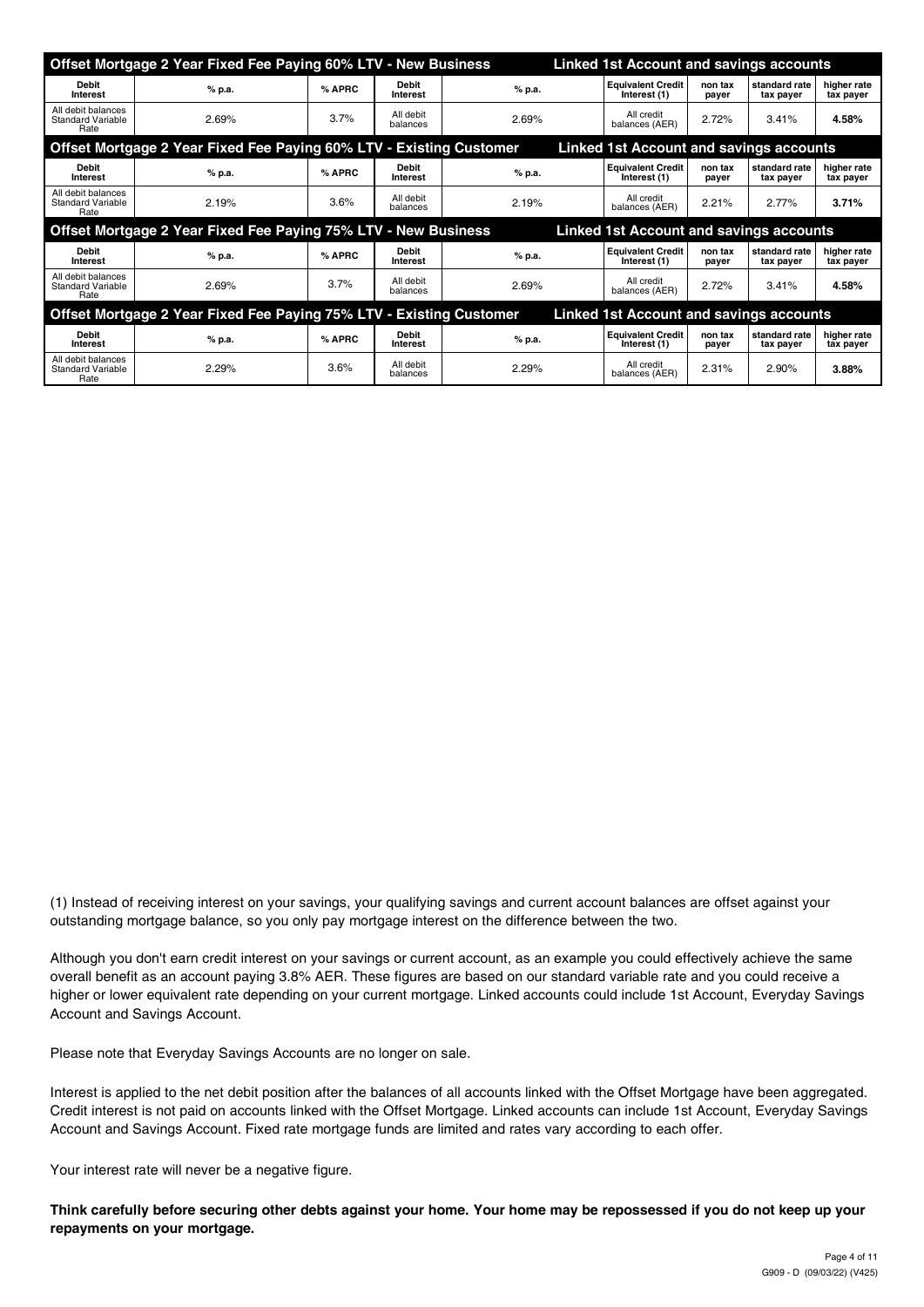| Sharedealing                                                                                                                                                                           |           |                                                                                                                                                                                                                                                                                                                                                                                                                                   |                                      |  |  |  |
|----------------------------------------------------------------------------------------------------------------------------------------------------------------------------------------|-----------|-----------------------------------------------------------------------------------------------------------------------------------------------------------------------------------------------------------------------------------------------------------------------------------------------------------------------------------------------------------------------------------------------------------------------------------|--------------------------------------|--|--|--|
| Sharedealing rates and fees                                                                                                                                                            |           |                                                                                                                                                                                                                                                                                                                                                                                                                                   |                                      |  |  |  |
| <b>Account Fee</b><br>£10.50 per quarter (inclusive of VAT). Account Fee payable in respect of each Investment Account, quarterly in arrears.                                          |           |                                                                                                                                                                                                                                                                                                                                                                                                                                   |                                      |  |  |  |
| On the last business day of each quarter you will be charged an Account Fee. Calendar quarters run from January to March, April to June, July to<br>September and October to December. |           |                                                                                                                                                                                                                                                                                                                                                                                                                                   |                                      |  |  |  |
| You will always hold a Taxed Account in order to pay the fee, but holding an ISA Account will be at no additional cost.                                                                |           |                                                                                                                                                                                                                                                                                                                                                                                                                                   |                                      |  |  |  |
| Online trades                                                                                                                                                                          |           |                                                                                                                                                                                                                                                                                                                                                                                                                                   |                                      |  |  |  |
| • UK Equities<br>• Transactions in Euro<br>• Gilts<br><b>Telephone Trades</b>                                                                                                          |           |                                                                                                                                                                                                                                                                                                                                                                                                                                   | £10.50<br>€30<br>£40                 |  |  |  |
| • UK Equities                                                                                                                                                                          |           |                                                                                                                                                                                                                                                                                                                                                                                                                                   | £25                                  |  |  |  |
| • Transactions in Euro                                                                                                                                                                 |           |                                                                                                                                                                                                                                                                                                                                                                                                                                   | €45                                  |  |  |  |
| • Gilts<br>subsequent online trades (in UK equities only) during that calendar quarter will be subject to the frequent user charge.                                                    |           | • Frequent Trades - the first 9 trades within a calendar quarter are subject to the standard online or telephone charge as quoted above. All                                                                                                                                                                                                                                                                                      | £50<br>£7.95                         |  |  |  |
| firstdirect.com/shares                                                                                                                                                                 |           | Trading in Irish equities listed on the London Stock Exchange will attract commission in Euros. For specific details see our rates page at                                                                                                                                                                                                                                                                                        |                                      |  |  |  |
| Trading Taxes and levies*                                                                                                                                                              |           |                                                                                                                                                                                                                                                                                                                                                                                                                                   |                                      |  |  |  |
| • UK Stamp Duty Reserve Tax on purchases of UK registered stocks settled by CREST (rounded up to the nearest 1p)                                                                       |           |                                                                                                                                                                                                                                                                                                                                                                                                                                   | 0.5%                                 |  |  |  |
| £1,000) rounded up to the nearest £5.                                                                                                                                                  |           | • UK Stamp Duty* – Non CREST eligible and CREST eligible residual stocks are subject to Stamp Duty of 0.5% (where total consideration is over                                                                                                                                                                                                                                                                                     | 0.5%                                 |  |  |  |
| • Irish Stamp Duty<br>French Financial Transaction Tax (FTT)<br>Italian Financial Transaction tax (ITT)<br>Spanish Financial Transaction Tax (SFTT)                                    |           |                                                                                                                                                                                                                                                                                                                                                                                                                                   |                                      |  |  |  |
| <b>PTM Levy</b> (per transaction)*                                                                                                                                                     |           |                                                                                                                                                                                                                                                                                                                                                                                                                                   |                                      |  |  |  |
| • Panel on Takeovers and Mergers - UK equity trades over £10,000<br>• Irish Takeover Panel - Irish equity trades over €12,500                                                          |           |                                                                                                                                                                                                                                                                                                                                                                                                                                   | £1<br>€1.25                          |  |  |  |
| <b>Ancillary fees</b><br>• transfer of securities to another broker/share certificate in the customer's name                                                                           |           |                                                                                                                                                                                                                                                                                                                                                                                                                                   |                                      |  |  |  |
| • duplicate statements (eg contract notes, Consolidated Tax Certificates/statements)                                                                                                   |           |                                                                                                                                                                                                                                                                                                                                                                                                                                   | £15 per line of stock<br>$£10 + VAT$ |  |  |  |
| The value of shares can go down as well as up. You may not get back the amount you originally invested.                                                                                |           |                                                                                                                                                                                                                                                                                                                                                                                                                                   |                                      |  |  |  |
| <b>Costs and Charges Disclosure</b>                                                                                                                                                    |           |                                                                                                                                                                                                                                                                                                                                                                                                                                   |                                      |  |  |  |
|                                                                                                                                                                                        |           | Below are the aggregated annualised costs based on an assumed investment amount of £10,000 and an annual growth rate of zero. A breakdown<br>of these costs and charges is available on request. For Investment Trusts and Exchange Traded Funds where any further charges for the product<br>applies, you will be supplied with the relevant Costs and Charges Disclosure Document (where applicable) ahead of any transactions. |                                      |  |  |  |
| % of Investment Account<br><b>Cost Category</b>                                                                                                                                        | Costs     |                                                                                                                                                                                                                                                                                                                                                                                                                                   |                                      |  |  |  |
| <b>Total Service Costs</b><br>0.42                                                                                                                                                     | £42.00    |                                                                                                                                                                                                                                                                                                                                                                                                                                   |                                      |  |  |  |
| illustration. However, this is a set fee and will be the same regardless of the investment amount.                                                                                     |           | We are required to display the total service costs as a percentage value of the total investment amount, based on an investment of £10,000 as an                                                                                                                                                                                                                                                                                  |                                      |  |  |  |
| we are able to give you examples of how the charges will affect what you might get back.                                                                                               |           | The below table provides an illustrative view of the cumulative impact of the Total Costs on the assumed investment amount over a period of 3 years<br>with an assumed annual growth rate of zero. The Total Costs will have an impact on your investment return. Whilst performance cannot be quaranteed                                                                                                                         |                                      |  |  |  |
|                                                                                                                                                                                        | Costs (£) |                                                                                                                                                                                                                                                                                                                                                                                                                                   |                                      |  |  |  |
| What might you get back if there were no charges                                                                                                                                       | 10,000    |                                                                                                                                                                                                                                                                                                                                                                                                                                   |                                      |  |  |  |
| What the cumulative costs could be                                                                                                                                                     | 126.00    |                                                                                                                                                                                                                                                                                                                                                                                                                                   |                                      |  |  |  |
| What you might get back after charges                                                                                                                                                  | 9,874.00  |                                                                                                                                                                                                                                                                                                                                                                                                                                   |                                      |  |  |  |
| The actual costs incurred may differ depending on your investment amount.                                                                                                              |           |                                                                                                                                                                                                                                                                                                                                                                                                                                   |                                      |  |  |  |
|                                                                                                                                                                                        |           | *Charges marked with a * are not set by first direct and are therefore outside of first direct's control. All other charges are set by first direct.                                                                                                                                                                                                                                                                              |                                      |  |  |  |

#### **Currency cut-off times**

When you make a Priority Payment or SEPA payment, currency cut-off times will apply. The main European currency cut-off times are set out in the table below. if you are making a payment to a country that is not listed, you can call us on the usual numbers to find out if there is a cut-off time and what it is.

| Currency             | Currency<br>cut-off time | Currency          | Currency<br>cut-off time | Currency      | Currency<br>cut-off time |                                           |
|----------------------|--------------------------|-------------------|--------------------------|---------------|--------------------------|-------------------------------------------|
| Euro                 | 15.30                    | Estonia EEK       | 16.30                    | Lithuania LTL | 16.30                    |                                           |
| Sterling             | 15.30                    | Hungary HUF       | 16.30                    | Norway NOK    | 16.30                    | All cut-off times quoted refer to time in |
| <b>Bulgarian BGN</b> | 16.30                    | Iceland ISK       | 16.30                    | Poland PLN    | 16.30                    | London.                                   |
| Czech Republic CZK   | 16.30                    | Latvia LVL        | 16.30                    | Romania RON   | 16.30                    |                                           |
| Denmark DKK          | 16.30                    | Liechtenstein CHF | 16.30                    | Sweden SEK    | 16.30                    |                                           |

†Text-phone **03 456 100 147** or if calling from abroad **+44 113 234 5678** (Text Relay **+44 151 494 1260**).

For more information on contacting us via BSL video relay service visit **firstdirect.com/contact-us**

Because we want to make sure we're doing a good job, calls may be monitored and/or recorded, we hope you don't mind.

Any calls that may or do lead to a transaction will be recorded. We will keep these records for seven years. You can ask for a copy at any time during those seven years.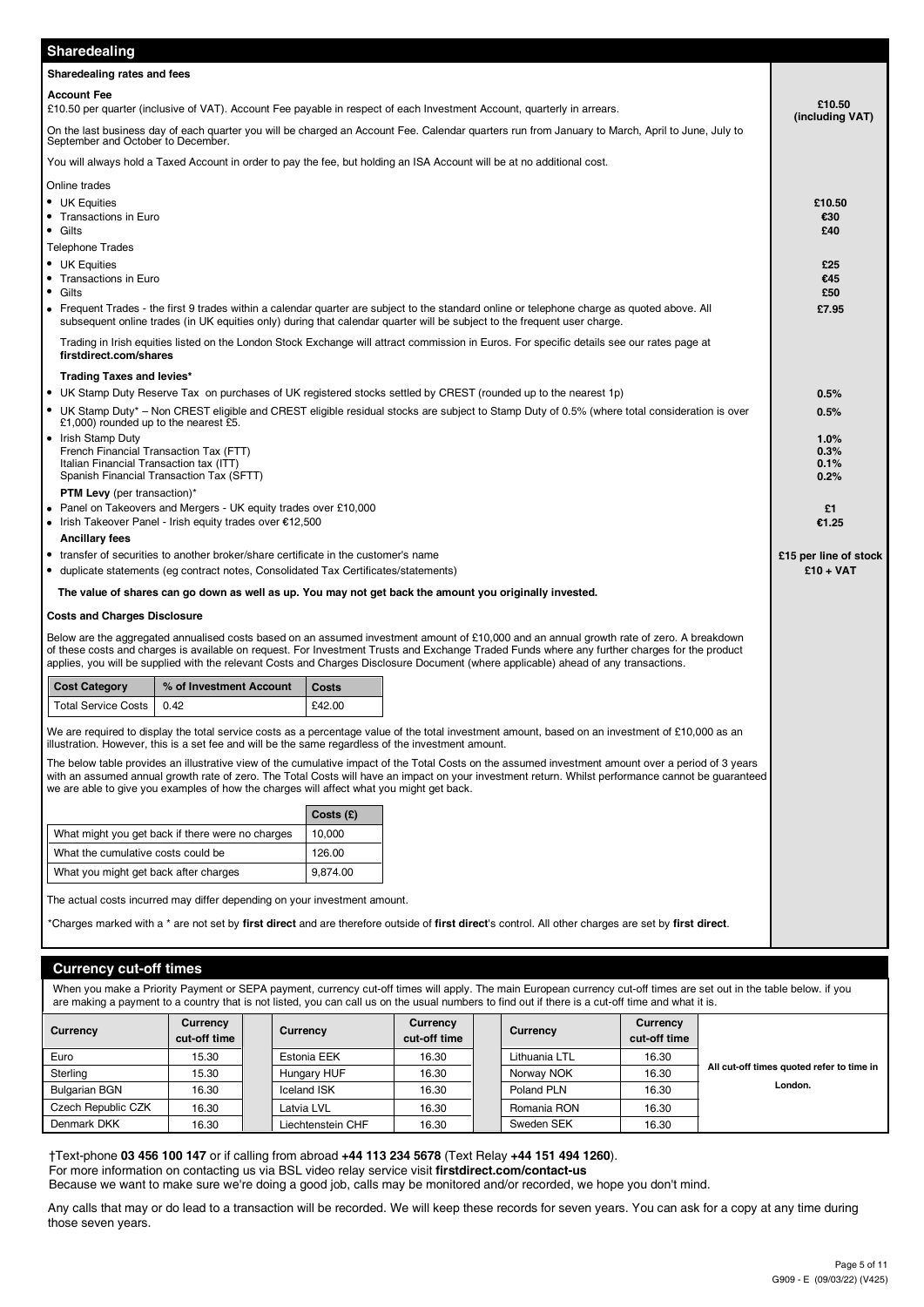### **Fixed Rate Savings**

| <b>Summary Box</b>                                     |                                                                                                                                                                                                                                                                                                                                                                                           |                                                                                                                                                                                                                                                                                                                                                                                                                                                                                                        |                                                                                                   |  |  |  |  |  |
|--------------------------------------------------------|-------------------------------------------------------------------------------------------------------------------------------------------------------------------------------------------------------------------------------------------------------------------------------------------------------------------------------------------------------------------------------------------|--------------------------------------------------------------------------------------------------------------------------------------------------------------------------------------------------------------------------------------------------------------------------------------------------------------------------------------------------------------------------------------------------------------------------------------------------------------------------------------------------------|---------------------------------------------------------------------------------------------------|--|--|--|--|--|
| <b>Account name</b>                                    | <b>Fixed Rate Savings</b>                                                                                                                                                                                                                                                                                                                                                                 |                                                                                                                                                                                                                                                                                                                                                                                                                                                                                                        |                                                                                                   |  |  |  |  |  |
| What is the interest rate?                             | <b>Deposit</b>                                                                                                                                                                                                                                                                                                                                                                            | <b>Interest Rate</b>                                                                                                                                                                                                                                                                                                                                                                                                                                                                                   |                                                                                                   |  |  |  |  |  |
|                                                        | £2,000 +                                                                                                                                                                                                                                                                                                                                                                                  | 0.25% AER/Gross                                                                                                                                                                                                                                                                                                                                                                                                                                                                                        |                                                                                                   |  |  |  |  |  |
|                                                        | Interest is fixed, is calculated daily and credited at the end of the term.                                                                                                                                                                                                                                                                                                               |                                                                                                                                                                                                                                                                                                                                                                                                                                                                                                        |                                                                                                   |  |  |  |  |  |
|                                                        | firstdirect.com/savings/fixed-rate-savings                                                                                                                                                                                                                                                                                                                                                | Maturity dates depend on when the account is open - for more details please visit                                                                                                                                                                                                                                                                                                                                                                                                                      |                                                                                                   |  |  |  |  |  |
| Can first direct change the<br>interest rate?          |                                                                                                                                                                                                                                                                                                                                                                                           | No, once your account is opened the rate will remain fixed for the duration of the term.                                                                                                                                                                                                                                                                                                                                                                                                               |                                                                                                   |  |  |  |  |  |
| What would the estimated<br>balance be after 12 months | <b>Deposit</b>                                                                                                                                                                                                                                                                                                                                                                            | <b>Interest Rate</b>                                                                                                                                                                                                                                                                                                                                                                                                                                                                                   | Balance at end of 12 months                                                                       |  |  |  |  |  |
| based on a £2,000 deposit?                             | £2,000                                                                                                                                                                                                                                                                                                                                                                                    | 0.25% AER/Gross                                                                                                                                                                                                                                                                                                                                                                                                                                                                                        | £2,005                                                                                            |  |  |  |  |  |
|                                                        | For the purpose of this calculation, it is assumed:<br>initial deposit of £2,000<br>$\bullet$<br>• no additional deposits<br>no withdrawals<br>$\bullet$<br>the interest rate remains the same for the 12 months<br>$\bullet$<br>• the account matures after 12 months.<br>Projection provided for illustrative purposes only and does not take into account individual<br>circumstances. |                                                                                                                                                                                                                                                                                                                                                                                                                                                                                                        |                                                                                                   |  |  |  |  |  |
| How do I open and manage<br>my account?                | <b>Eligibility</b><br>account by phone.                                                                                                                                                                                                                                                                                                                                                   | • you must hold a first direct 1st Account, our current account, which you must maintain for the<br>duration of the fixed term<br>• sole or joint accounts permitted.<br>How to open the account<br>• open an account by phone.<br><b>Minimum/Maximum Balance</b><br>only one deposit per account<br>• the minimum deposit is £2,000<br>• the maximum deposit is £1,000,000.<br>How to manage the account<br>• once opened you can view your balance in our App or Online Banking. You can manage your |                                                                                                   |  |  |  |  |  |
| Can I withdraw money?                                  |                                                                                                                                                                                                                                                                                                                                                                                           | for a fee of £100. Interest will be paid up to the date of closure. However depending on when the<br>account is closed, you may get back less than you deposited.<br>At the end of the fixed term, we will open a Savings Account for you (or equivalent if no longer                                                                                                                                                                                                                                  | No partial withdrawals are permitted. You can close your account before the end of the fixed term |  |  |  |  |  |
|                                                        |                                                                                                                                                                                                                                                                                                                                                                                           | available) and will pay your initial deposit plus interest into that account.                                                                                                                                                                                                                                                                                                                                                                                                                          |                                                                                                   |  |  |  |  |  |
| <b>Additional information</b>                          | There is no cancellation period with this account.                                                                                                                                                                                                                                                                                                                                        |                                                                                                                                                                                                                                                                                                                                                                                                                                                                                                        |                                                                                                   |  |  |  |  |  |
|                                                        |                                                                                                                                                                                                                                                                                                                                                                                           | We do not deduct tax from any interest paid to you.                                                                                                                                                                                                                                                                                                                                                                                                                                                    |                                                                                                   |  |  |  |  |  |
|                                                        |                                                                                                                                                                                                                                                                                                                                                                                           | Tax benefits depend on individual circumstances and could change in the future.                                                                                                                                                                                                                                                                                                                                                                                                                        |                                                                                                   |  |  |  |  |  |
|                                                        | <b>Definitions</b><br>were paid and compounded each year.                                                                                                                                                                                                                                                                                                                                 | AER stands for Annual Equivalent Rate. This shows you what the gross rate would be if interest                                                                                                                                                                                                                                                                                                                                                                                                         |                                                                                                   |  |  |  |  |  |
|                                                        | Gross is the annual rate of interest before tax.                                                                                                                                                                                                                                                                                                                                          |                                                                                                                                                                                                                                                                                                                                                                                                                                                                                                        |                                                                                                   |  |  |  |  |  |
|                                                        | Rates correct as at 28 February 2022                                                                                                                                                                                                                                                                                                                                                      |                                                                                                                                                                                                                                                                                                                                                                                                                                                                                                        |                                                                                                   |  |  |  |  |  |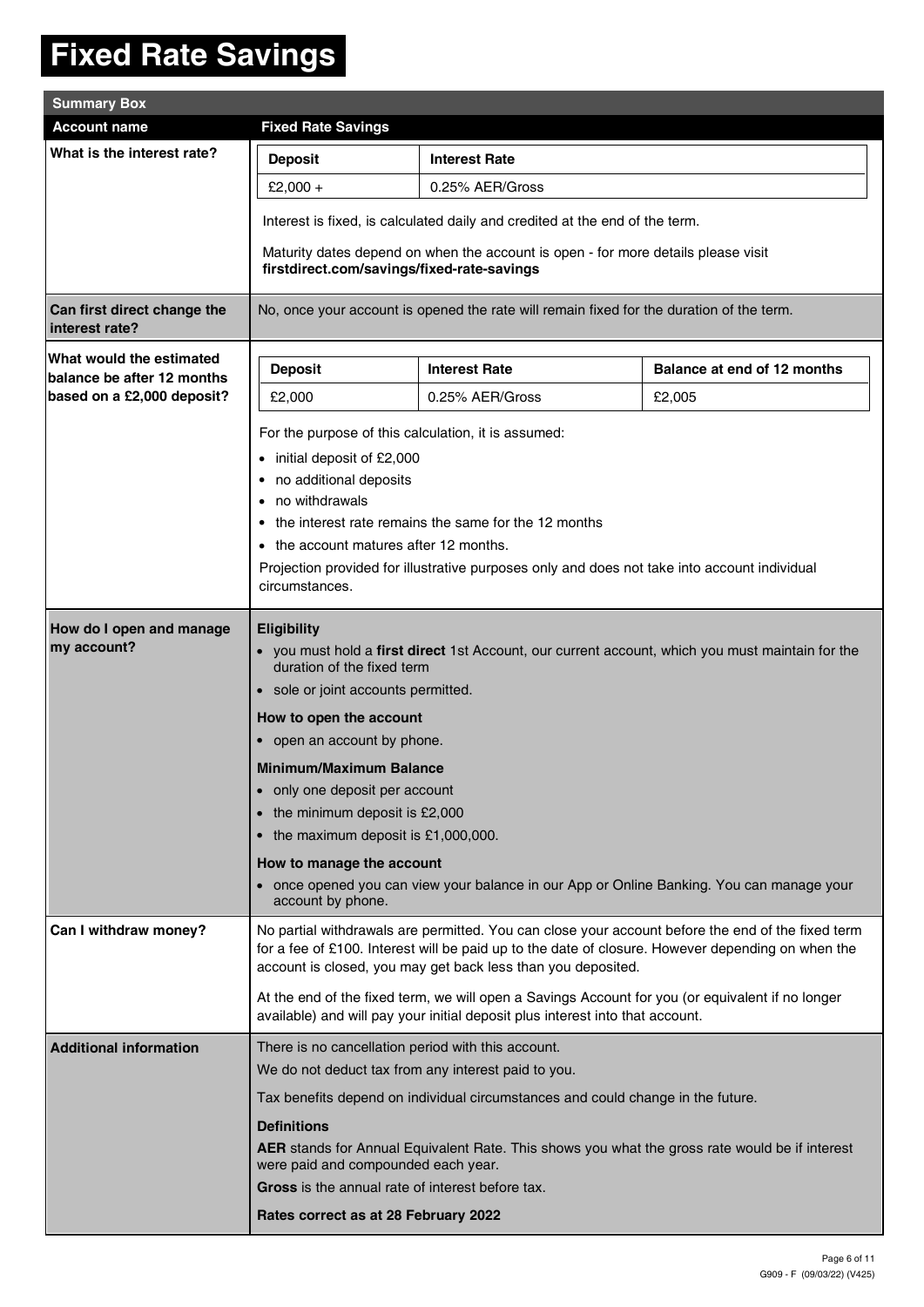## **Savings Account**

| <b>Summary Box</b>                                       |                                                                               |                                                                                              |                                                                                                |  |  |  |  |  |
|----------------------------------------------------------|-------------------------------------------------------------------------------|----------------------------------------------------------------------------------------------|------------------------------------------------------------------------------------------------|--|--|--|--|--|
| <b>Account name</b>                                      | <b>Savings Account</b>                                                        |                                                                                              |                                                                                                |  |  |  |  |  |
| What is the interest rate?                               | <b>Balance</b>                                                                | <b>Interest Rate</b>                                                                         |                                                                                                |  |  |  |  |  |
|                                                          | All balances                                                                  | 0.10% AER/Gross                                                                              |                                                                                                |  |  |  |  |  |
|                                                          |                                                                               |                                                                                              |                                                                                                |  |  |  |  |  |
|                                                          |                                                                               | Interest is variable, is calculated daily and credited monthly.                              |                                                                                                |  |  |  |  |  |
|                                                          |                                                                               |                                                                                              |                                                                                                |  |  |  |  |  |
|                                                          |                                                                               |                                                                                              |                                                                                                |  |  |  |  |  |
| Can first direct change the<br>interest rate?            | Terms and Conditions.                                                         | Yes, we can change the interest rate on this account in line with the account's              |                                                                                                |  |  |  |  |  |
| What would the estimated                                 | <b>Initial Deposit</b><br><b>Interest Rate</b><br>Balance at end of 12 months |                                                                                              |                                                                                                |  |  |  |  |  |
| balance be after 12 months<br>based on a £1,000 deposit? | £1,000                                                                        | 0.10% AER/Gross                                                                              | £1,001                                                                                         |  |  |  |  |  |
|                                                          |                                                                               |                                                                                              |                                                                                                |  |  |  |  |  |
|                                                          | For the purpose of this calculation, it is assumed:                           |                                                                                              |                                                                                                |  |  |  |  |  |
|                                                          | • initial deposit of £1,000<br>• no additional deposits                       |                                                                                              |                                                                                                |  |  |  |  |  |
|                                                          | • no withdrawals                                                              |                                                                                              |                                                                                                |  |  |  |  |  |
|                                                          |                                                                               | • the interest rate remains the same during the 12 months.                                   |                                                                                                |  |  |  |  |  |
|                                                          | circumstances.                                                                | Projection provided for illustrative purposes only and does not take into account individual |                                                                                                |  |  |  |  |  |
|                                                          |                                                                               |                                                                                              |                                                                                                |  |  |  |  |  |
|                                                          |                                                                               |                                                                                              |                                                                                                |  |  |  |  |  |
|                                                          |                                                                               |                                                                                              |                                                                                                |  |  |  |  |  |
|                                                          |                                                                               |                                                                                              |                                                                                                |  |  |  |  |  |
| How do I open and manage                                 | <b>Eligibility</b>                                                            |                                                                                              |                                                                                                |  |  |  |  |  |
| my account?                                              |                                                                               | • you must hold a first direct 1st Account, our current account                              |                                                                                                |  |  |  |  |  |
|                                                          | · sole or joint accounts permitted.                                           |                                                                                              |                                                                                                |  |  |  |  |  |
|                                                          | How to open the account                                                       |                                                                                              |                                                                                                |  |  |  |  |  |
|                                                          | • open an account by phone.<br><b>Minimum/Maximum Balance</b>                 |                                                                                              |                                                                                                |  |  |  |  |  |
|                                                          |                                                                               | • a minimum of £1 must be deposited to open an account                                       |                                                                                                |  |  |  |  |  |
|                                                          | • there is no maximum balance.                                                |                                                                                              |                                                                                                |  |  |  |  |  |
|                                                          | How to manage the account                                                     |                                                                                              |                                                                                                |  |  |  |  |  |
|                                                          |                                                                               | • once opened you can manage your account via our App, Online Banking or phone.              |                                                                                                |  |  |  |  |  |
|                                                          |                                                                               |                                                                                              |                                                                                                |  |  |  |  |  |
| Can I withdraw money?                                    | you like.                                                                     |                                                                                              | Yes, you have instant access to your account. You can make as many fee free withdrawals as     |  |  |  |  |  |
| <b>Additional information</b>                            |                                                                               | A 14 day cancellation period applies to this account.                                        |                                                                                                |  |  |  |  |  |
|                                                          |                                                                               | We do not deduct tax from any interest paid to you.                                          |                                                                                                |  |  |  |  |  |
|                                                          |                                                                               | Tax benefits depend on individual circumstances and could change in the future.              |                                                                                                |  |  |  |  |  |
|                                                          | <b>Definitions</b>                                                            |                                                                                              |                                                                                                |  |  |  |  |  |
|                                                          | were paid and compounded each year.                                           |                                                                                              | AER stands for Annual Equivalent Rate. This shows you what the gross rate would be if interest |  |  |  |  |  |
|                                                          | Gross is the annual rate of interest before tax.                              |                                                                                              |                                                                                                |  |  |  |  |  |
|                                                          | Rates correct as at 01 March 2022                                             |                                                                                              |                                                                                                |  |  |  |  |  |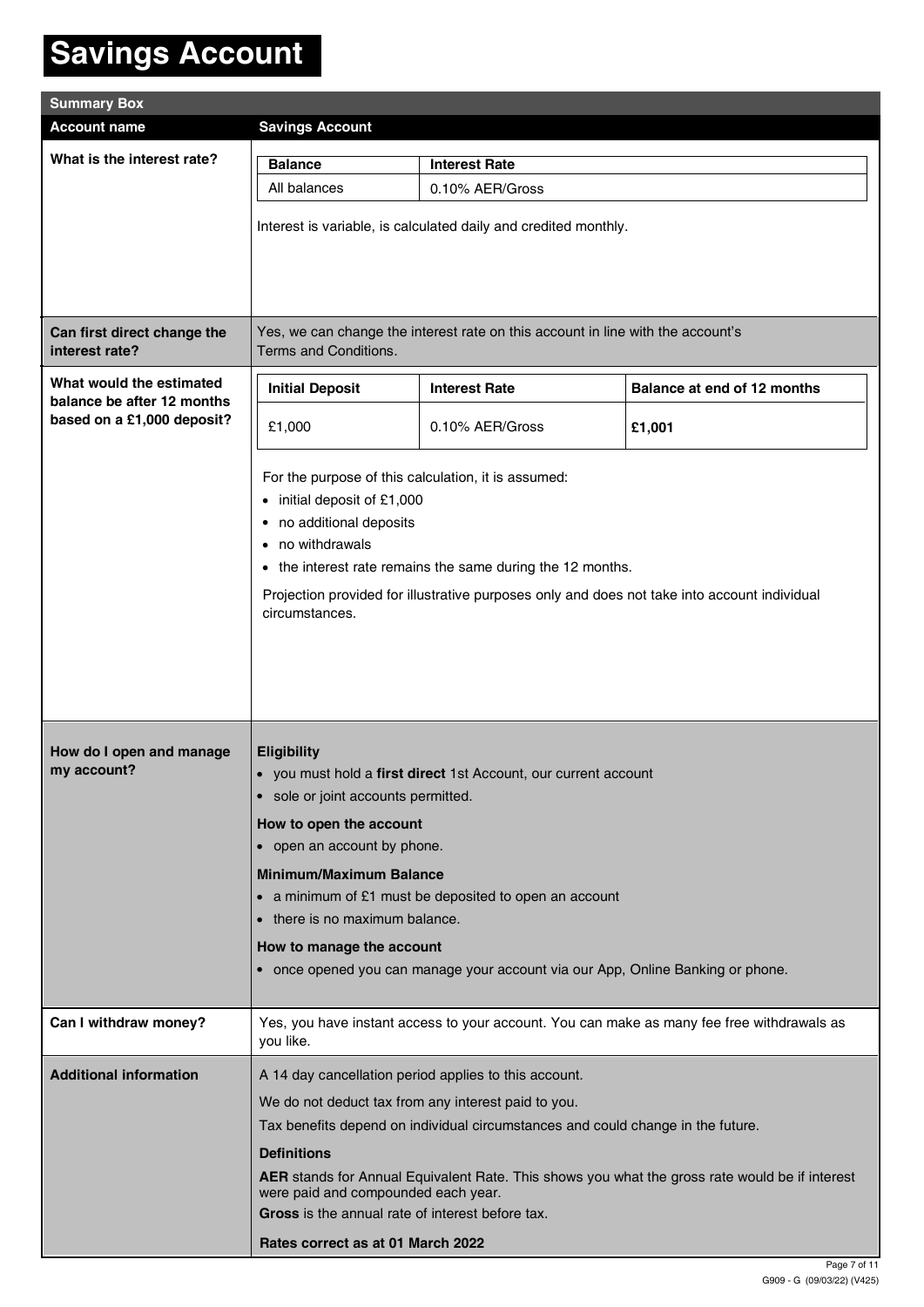### **Cash ISA**

| <b>Summary Box</b>                                                                   |                                                                                                                                                                                                                                                |                                                                                 |                                                                                                 |                             |  |  |  |
|--------------------------------------------------------------------------------------|------------------------------------------------------------------------------------------------------------------------------------------------------------------------------------------------------------------------------------------------|---------------------------------------------------------------------------------|-------------------------------------------------------------------------------------------------|-----------------------------|--|--|--|
| <b>Account name</b>                                                                  | <b>Cash ISA</b>                                                                                                                                                                                                                                |                                                                                 |                                                                                                 |                             |  |  |  |
| What is the interest rate?                                                           | <b>Balance</b>                                                                                                                                                                                                                                 |                                                                                 | <b>Interest Rate</b>                                                                            |                             |  |  |  |
|                                                                                      | All balances                                                                                                                                                                                                                                   |                                                                                 | 0.20% AER/tax-free                                                                              |                             |  |  |  |
|                                                                                      | Interest is variable, is calculated daily and credited monthly.                                                                                                                                                                                |                                                                                 |                                                                                                 |                             |  |  |  |
| Can first direct change the<br>interest rate?                                        | Terms and Conditions.                                                                                                                                                                                                                          | Yes, we can change the interest rate on this account in line with the account's |                                                                                                 |                             |  |  |  |
| What would the estimated<br>balance be after 12 months<br>based on a £1,000 deposit? | <b>Initial Deposit</b><br>£1,000                                                                                                                                                                                                               | <b>Interest Rate</b><br>0.20% AER/tax-free                                      | £1,002                                                                                          | Balance at end of 12 months |  |  |  |
|                                                                                      | For the purpose of this calculation, it is assumed:                                                                                                                                                                                            |                                                                                 |                                                                                                 |                             |  |  |  |
|                                                                                      | • initial deposit of £1,000<br>• no additional deposits<br>• no withdrawals<br>• the interest rate remains the same during the 12 months.                                                                                                      |                                                                                 |                                                                                                 |                             |  |  |  |
|                                                                                      | Projection provided for illustrative purposes only and does not take into account individual<br>circumstances.                                                                                                                                 |                                                                                 |                                                                                                 |                             |  |  |  |
| How do I open and manage                                                             | <b>Eligibility</b>                                                                                                                                                                                                                             |                                                                                 |                                                                                                 |                             |  |  |  |
| my account?                                                                          | • you must hold a first direct 1st Account, our current account                                                                                                                                                                                |                                                                                 |                                                                                                 |                             |  |  |  |
|                                                                                      | be aged 18 years or over<br>$\bullet$                                                                                                                                                                                                          |                                                                                 |                                                                                                 |                             |  |  |  |
|                                                                                      | • be resident in the UK for tax purposes, or if not so resident, be a Crown employee serving<br>overseas, or be married to, or in a civil partnership with, such a person                                                                      |                                                                                 |                                                                                                 |                             |  |  |  |
|                                                                                      | • this account can only be opened in a sole name.                                                                                                                                                                                              |                                                                                 |                                                                                                 |                             |  |  |  |
|                                                                                      | How to open the account                                                                                                                                                                                                                        |                                                                                 |                                                                                                 |                             |  |  |  |
|                                                                                      | • open an account via Online Banking, our App or by post                                                                                                                                                                                       |                                                                                 |                                                                                                 |                             |  |  |  |
|                                                                                      | • or you can transfer current and/or previous years' subscriptions by completing an ISA<br>transfer form.                                                                                                                                      |                                                                                 |                                                                                                 |                             |  |  |  |
|                                                                                      | <b>Minimum/Maximum Balance</b>                                                                                                                                                                                                                 |                                                                                 |                                                                                                 |                             |  |  |  |
|                                                                                      | • a minimum of £1 must be deposited to open the account                                                                                                                                                                                        |                                                                                 |                                                                                                 |                             |  |  |  |
|                                                                                      | • the maximum amount you can deposit is subject to annual subscription limits. The annual<br>• there is no maximum balance.                                                                                                                    | the permitted ISAs with either the same or different providers                  | subscription limit for the 2021/22 tax year is £20,000. This can be saved in any combination of |                             |  |  |  |
|                                                                                      | How to manage the account                                                                                                                                                                                                                      |                                                                                 |                                                                                                 |                             |  |  |  |
|                                                                                      | • once opened the account can be managed via our App, Online Banking or phone.                                                                                                                                                                 |                                                                                 |                                                                                                 |                             |  |  |  |
| Can I withdraw money?                                                                | Yes, you have instant access to your account. You can make as many fee free withdrawals as<br>you like. However any amount you have paid into your ISA will count towards your annual ISA<br>subscription limit even if you later withdraw it. |                                                                                 |                                                                                                 |                             |  |  |  |
|                                                                                      | If you withdraw funds from your ISA you will lose the associated tax benefits.                                                                                                                                                                 |                                                                                 |                                                                                                 |                             |  |  |  |
| <b>Additional information</b>                                                        | A 14 day cancellation period applies to this account.                                                                                                                                                                                          |                                                                                 |                                                                                                 |                             |  |  |  |
|                                                                                      | Interest is paid tax-free, that is free from UK Income Tax and Capital Gains Tax.                                                                                                                                                              |                                                                                 |                                                                                                 |                             |  |  |  |
|                                                                                      | The tax treatment of an ISA will depend on individual circumstances and may be subject to<br>change in future.                                                                                                                                 |                                                                                 |                                                                                                 |                             |  |  |  |
|                                                                                      | Subscribing to a cash ISA may affect your eligibility to subscribe to a Help to Buy: ISA.                                                                                                                                                      |                                                                                 |                                                                                                 |                             |  |  |  |
|                                                                                      | <b>Definitions</b>                                                                                                                                                                                                                             |                                                                                 |                                                                                                 |                             |  |  |  |
|                                                                                      | <b>AER</b> stands for Annual Equivalent Rate. This shows you what the gross rate would be if interest<br>were paid and compounded each year.                                                                                                   |                                                                                 |                                                                                                 |                             |  |  |  |
|                                                                                      | <b>ISA</b> stands for Individual Savings Account.                                                                                                                                                                                              |                                                                                 |                                                                                                 |                             |  |  |  |
|                                                                                      | Rates correct as at 01 March 2022                                                                                                                                                                                                              |                                                                                 |                                                                                                 |                             |  |  |  |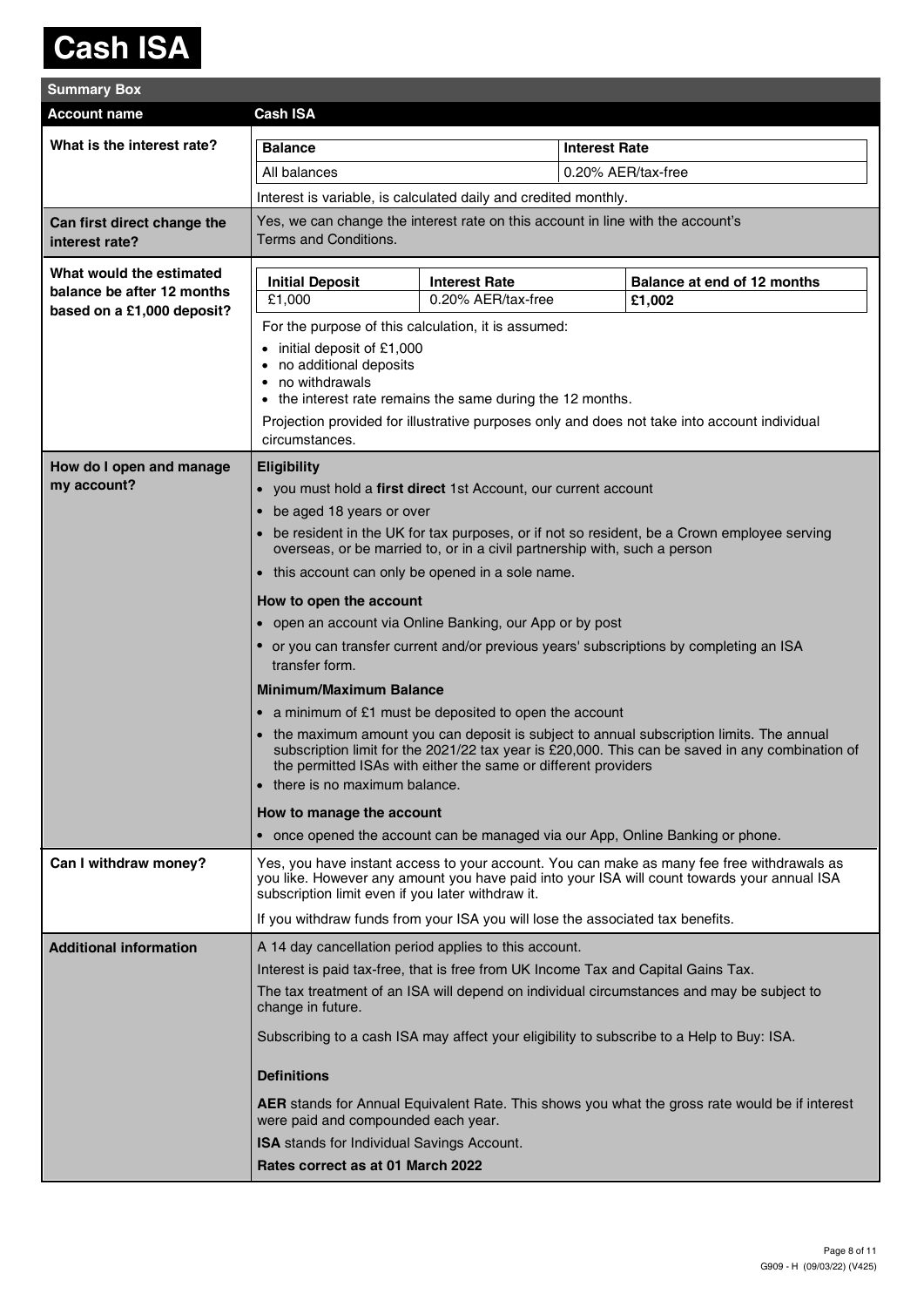## **Bonus Savings Account**

| <b>Summary Box</b>                                  |                                                                                                  |            |                   |                                                                                                                                                   |                      |                       |  |
|-----------------------------------------------------|--------------------------------------------------------------------------------------------------|------------|-------------------|---------------------------------------------------------------------------------------------------------------------------------------------------|----------------------|-----------------------|--|
| <b>Account name</b><br><b>Bonus Savings Account</b> |                                                                                                  |            |                   |                                                                                                                                                   |                      |                       |  |
| What is the interest rate?                          | <b>Interest Rate</b>                                                                             |            |                   |                                                                                                                                                   |                      |                       |  |
|                                                     | <b>Balance</b>                                                                                   |            | <b>With bonus</b> |                                                                                                                                                   | <b>Without bonus</b> |                       |  |
|                                                     | Under £25,000                                                                                    |            |                   | 0.25% AER/Gross                                                                                                                                   | 0.10% AER/Gross      |                       |  |
|                                                     | £25,000+                                                                                         |            |                   | 0.20% AER/Gross                                                                                                                                   | 0.10% AER/Gross      |                       |  |
|                                                     |                                                                                                  |            |                   |                                                                                                                                                   |                      |                       |  |
|                                                     |                                                                                                  |            |                   | Interest is variable, is calculated daily and credited monthly.                                                                                   |                      |                       |  |
|                                                     |                                                                                                  |            |                   | Bonus interest is not paid in any calendar month where a withdrawal is made or the account is                                                     |                      |                       |  |
|                                                     |                                                                                                  |            |                   | closed. Bonus interest is paid in any month where a withdrawal is not made or the account not                                                     |                      |                       |  |
|                                                     | closed.                                                                                          |            |                   |                                                                                                                                                   |                      |                       |  |
|                                                     | £25,000 will earn the lower rate of interest.                                                    |            |                   | Balances up to £25,000 will earn the higher rate of interest. Only the part of the balance above                                                  |                      |                       |  |
|                                                     |                                                                                                  |            |                   |                                                                                                                                                   |                      |                       |  |
| Can first direct change the<br>interest rate?       | Terms and Conditions.                                                                            |            |                   | Yes, we can change the interest rate on this account in line with the account's                                                                   |                      |                       |  |
| What would the estimated                            | <b>Initial</b>                                                                                   | Rate       |                   | <b>Interest Rate</b>                                                                                                                              |                      | <b>Balance at end</b> |  |
| balance be after 12 months                          | <b>Deposit</b>                                                                                   |            |                   |                                                                                                                                                   |                      | of 12 months          |  |
| based on a range of<br>deposits?                    | £1,000                                                                                           | with bonus |                   | 0.25% AER/Gross                                                                                                                                   |                      | £1,002.50             |  |
|                                                     | £35,000                                                                                          | with bonus |                   | 0.25% AER/Gross on first £25,000 then                                                                                                             |                      | £35,082.50            |  |
|                                                     |                                                                                                  |            |                   | 0.20% AER/Gross on any balance above                                                                                                              |                      |                       |  |
|                                                     |                                                                                                  |            |                   | £25,000.                                                                                                                                          |                      |                       |  |
|                                                     | £1,000                                                                                           |            | without bonus     | 0.10% AER/Gross                                                                                                                                   |                      | £1,001                |  |
|                                                     | £35,000                                                                                          |            | without bonus     | 0.10% AER/Gross on the full balance                                                                                                               |                      | £35,035               |  |
|                                                     | For the purpose of these calculations, it is assumed:<br>• initial deposit of £1,000 and £35,000 |            |                   |                                                                                                                                                   |                      |                       |  |
|                                                     |                                                                                                  |            |                   |                                                                                                                                                   |                      |                       |  |
|                                                     | • no additional deposits                                                                         |            |                   |                                                                                                                                                   |                      |                       |  |
|                                                     |                                                                                                  |            |                   | • the interest rate remains the same during the 12 months<br>• the with bonus calculation assumes no withdrawals are made in any of the 12 months |                      |                       |  |
|                                                     |                                                                                                  |            |                   | • the without bonus calculation assumes a withdrawal is made in each of the 12 months                                                             |                      |                       |  |
|                                                     |                                                                                                  |            |                   | (amounts withdrawn not shown for illustrative purposes).                                                                                          |                      |                       |  |
|                                                     |                                                                                                  |            |                   | Projection provided for illustrative purposes only and does not take into account individual                                                      |                      |                       |  |
|                                                     | circumstances.                                                                                   |            |                   |                                                                                                                                                   |                      |                       |  |
| How do I open and manage                            | <b>Eligibility</b>                                                                               |            |                   |                                                                                                                                                   |                      |                       |  |
| my account?                                         |                                                                                                  |            |                   | • you must hold a first direct 1st Account, our current account                                                                                   |                      |                       |  |
|                                                     | $\bullet$<br>only one account per person permitted.                                              |            |                   | this account can only be opened in sole names                                                                                                     |                      |                       |  |
|                                                     | How to open the account                                                                          |            |                   |                                                                                                                                                   |                      |                       |  |
|                                                     | • open an account by phone.                                                                      |            |                   |                                                                                                                                                   |                      |                       |  |
|                                                     | <b>Minimum/Maximum Balance</b>                                                                   |            |                   |                                                                                                                                                   |                      |                       |  |
|                                                     |                                                                                                  |            |                   | • a minimum of £1 must be deposited to open an account                                                                                            |                      |                       |  |
|                                                     | • there is no maximum balance.                                                                   |            |                   |                                                                                                                                                   |                      |                       |  |
|                                                     | How to manage the account                                                                        |            |                   |                                                                                                                                                   |                      |                       |  |
|                                                     |                                                                                                  |            |                   | • once opened you can manage your account via our App, Online Banking or phone.                                                                   |                      |                       |  |
| Can I withdraw money?                               |                                                                                                  |            |                   | You have instant access to your account. You can make as many withdrawals as you like                                                             |                      |                       |  |
|                                                     | interest (currently 0.10% AER/Gross).                                                            |            |                   | however, remember that for any month you do make a withdrawal you will receive a lower rate of                                                    |                      |                       |  |
| <b>Additional information</b>                       |                                                                                                  |            |                   | A 14 day cancellation period applies to this account.                                                                                             |                      |                       |  |
|                                                     |                                                                                                  |            |                   | We do not deduct tax from any interest paid to you.                                                                                               |                      |                       |  |
|                                                     |                                                                                                  |            |                   | Tax benefits depend on individual circumstances and could change in the future.                                                                   |                      |                       |  |
|                                                     | <b>Definitions</b>                                                                               |            |                   |                                                                                                                                                   |                      |                       |  |
|                                                     |                                                                                                  |            |                   | AER stands for Annual Equivalent Rate. This shows you what the gross rate would be if interest                                                    |                      |                       |  |
|                                                     | were paid and compounded each year.                                                              |            |                   |                                                                                                                                                   |                      |                       |  |
|                                                     | Gross is the annual rate of interest before tax.                                                 |            |                   |                                                                                                                                                   |                      |                       |  |
|                                                     | Rates correct as at 01 March 2022                                                                |            |                   |                                                                                                                                                   |                      |                       |  |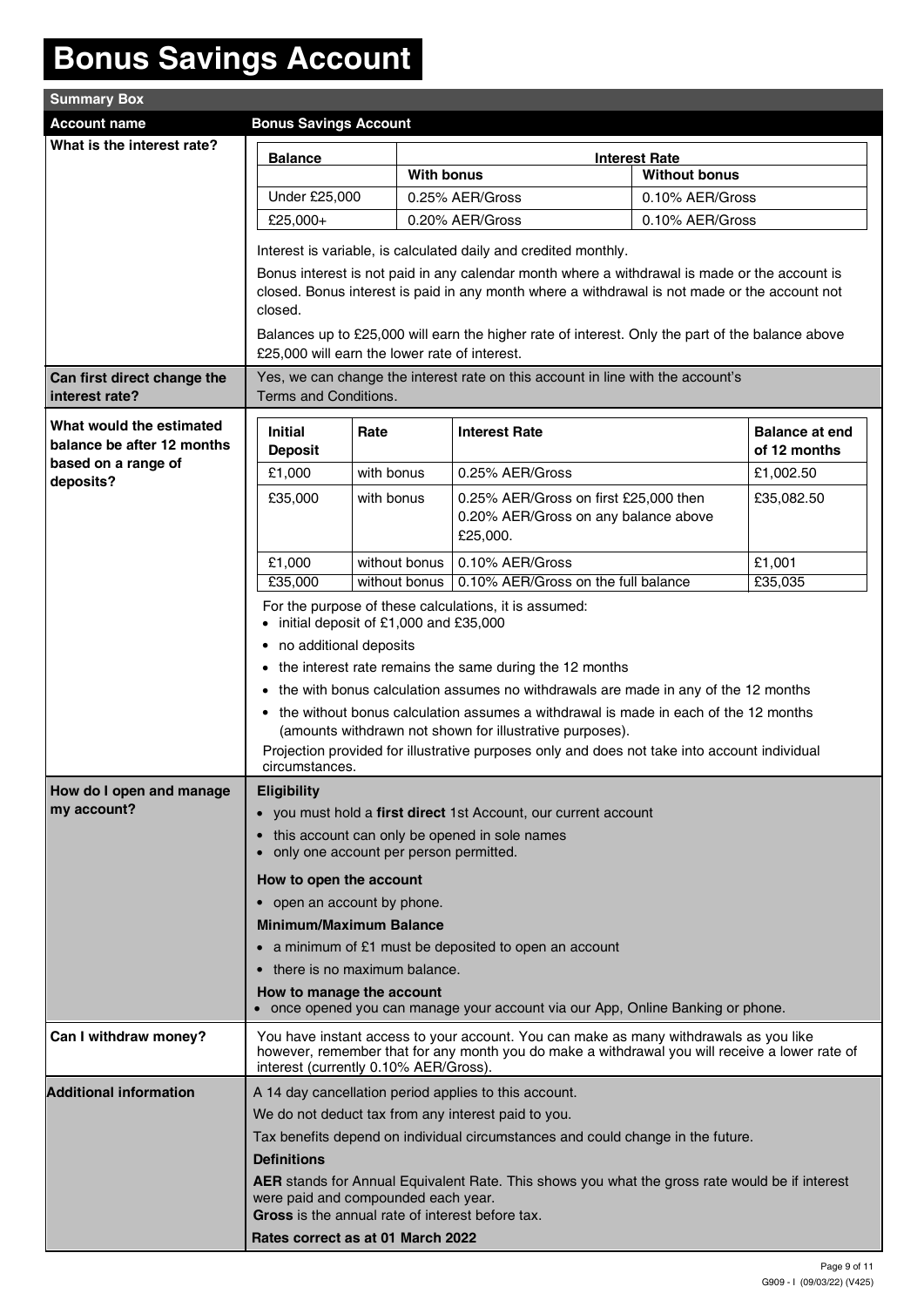### **Regular Saver**

| <b>Summary Box</b>                                                                                         |                                                                                                                                                                                                                                                                                                                    |                                                                                                                                       |                                    |                                       |  |
|------------------------------------------------------------------------------------------------------------|--------------------------------------------------------------------------------------------------------------------------------------------------------------------------------------------------------------------------------------------------------------------------------------------------------------------|---------------------------------------------------------------------------------------------------------------------------------------|------------------------------------|---------------------------------------|--|
| <b>Account name</b>                                                                                        | <b>Regular Saver</b>                                                                                                                                                                                                                                                                                               |                                                                                                                                       |                                    |                                       |  |
| What is the interest rate?                                                                                 | <b>Interest Rate</b><br>1.00% AER/Gross<br>Interest is fixed, is calculated daily and credited at the end of the 12 month fixed term.                                                                                                                                                                              |                                                                                                                                       |                                    |                                       |  |
|                                                                                                            |                                                                                                                                                                                                                                                                                                                    |                                                                                                                                       |                                    |                                       |  |
|                                                                                                            |                                                                                                                                                                                                                                                                                                                    |                                                                                                                                       |                                    |                                       |  |
| Can first direct change the                                                                                | No, once your account is opened the rate will remain fixed.                                                                                                                                                                                                                                                        |                                                                                                                                       |                                    |                                       |  |
| interest rate?                                                                                             |                                                                                                                                                                                                                                                                                                                    |                                                                                                                                       |                                    |                                       |  |
| What would the estimated<br>balance be after 12 months<br>based on 12 monthly deposits<br>of £25 and £300? | <b>Monthly</b><br><b>Deposits</b>                                                                                                                                                                                                                                                                                  | Total deposit at end of<br>12 months                                                                                                  | <b>Interest Rate</b>               | <b>Balance at end</b><br>of 12 months |  |
|                                                                                                            |                                                                                                                                                                                                                                                                                                                    |                                                                                                                                       |                                    |                                       |  |
|                                                                                                            | £25 per month                                                                                                                                                                                                                                                                                                      | £300                                                                                                                                  | 1.00% AER/Gross<br>1.00% AER/Gross | £301.63                               |  |
|                                                                                                            | £3,600<br>£3,619.50<br>£300 per month                                                                                                                                                                                                                                                                              |                                                                                                                                       |                                    |                                       |  |
|                                                                                                            | For the purpose of these calculations, it is assumed:                                                                                                                                                                                                                                                              |                                                                                                                                       |                                    |                                       |  |
|                                                                                                            | monthly deposits of £25 or £300<br>no withdrawals                                                                                                                                                                                                                                                                  |                                                                                                                                       |                                    |                                       |  |
|                                                                                                            | the interest rate remains the same during 12 months<br>• assumes 12 months of equal length.<br>Projection provided for illustrative purposes only and does not take into account individual<br>circumstances.                                                                                                      |                                                                                                                                       |                                    |                                       |  |
|                                                                                                            |                                                                                                                                                                                                                                                                                                                    |                                                                                                                                       |                                    |                                       |  |
|                                                                                                            |                                                                                                                                                                                                                                                                                                                    |                                                                                                                                       |                                    |                                       |  |
|                                                                                                            |                                                                                                                                                                                                                                                                                                                    |                                                                                                                                       |                                    |                                       |  |
| How do I open and manage                                                                                   | <b>Eligibility</b>                                                                                                                                                                                                                                                                                                 |                                                                                                                                       |                                    |                                       |  |
| my account?                                                                                                | • you must hold a first direct 1st Account, our current account                                                                                                                                                                                                                                                    |                                                                                                                                       |                                    |                                       |  |
|                                                                                                            | • this account can only be opened in a sole name<br>• only one account per person permitted.                                                                                                                                                                                                                       |                                                                                                                                       |                                    |                                       |  |
|                                                                                                            |                                                                                                                                                                                                                                                                                                                    |                                                                                                                                       |                                    |                                       |  |
|                                                                                                            | How to open the account                                                                                                                                                                                                                                                                                            |                                                                                                                                       |                                    |                                       |  |
|                                                                                                            | • open an account via our App or Online Banking.                                                                                                                                                                                                                                                                   |                                                                                                                                       |                                    |                                       |  |
|                                                                                                            | <b>Minimum/Maximum Balance</b>                                                                                                                                                                                                                                                                                     |                                                                                                                                       |                                    |                                       |  |
|                                                                                                            | • the minimum deposit in month 1 is £25                                                                                                                                                                                                                                                                            |                                                                                                                                       |                                    |                                       |  |
|                                                                                                            | • the maximum balance is £3,600 at the end of the 12 month term.                                                                                                                                                                                                                                                   |                                                                                                                                       |                                    |                                       |  |
|                                                                                                            | <b>Regular Payments</b>                                                                                                                                                                                                                                                                                            |                                                                                                                                       |                                    |                                       |  |
|                                                                                                            | • regular deposits must be made by standing order each month                                                                                                                                                                                                                                                       |                                                                                                                                       |                                    |                                       |  |
|                                                                                                            | • the minimum monthly deposit is £25 per month                                                                                                                                                                                                                                                                     |                                                                                                                                       |                                    |                                       |  |
|                                                                                                            | • the maximum monthly deposit is £300 per month                                                                                                                                                                                                                                                                    |                                                                                                                                       |                                    |                                       |  |
|                                                                                                            | • if you don't pay in the maximum allowed in any month, you can carry over any unused<br>subscriptions and catch up in future months.<br>How to manage the account                                                                                                                                                 |                                                                                                                                       |                                    |                                       |  |
|                                                                                                            |                                                                                                                                                                                                                                                                                                                    |                                                                                                                                       |                                    |                                       |  |
|                                                                                                            | • once opened you can view your balance in our App or Online Banking. You can manage your<br>account by phone.                                                                                                                                                                                                     |                                                                                                                                       |                                    |                                       |  |
| Can I withdraw money?                                                                                      |                                                                                                                                                                                                                                                                                                                    |                                                                                                                                       |                                    |                                       |  |
|                                                                                                            | You can't make partial withdrawals.<br>If you choose to close your account before the end of the 12 month period you will receive<br>interest up to the date of closure at our Savings Account variable rate.<br>At the end of the term the balance of your account together with any interest earned will be paid |                                                                                                                                       |                                    |                                       |  |
|                                                                                                            |                                                                                                                                                                                                                                                                                                                    |                                                                                                                                       |                                    |                                       |  |
|                                                                                                            |                                                                                                                                                                                                                                                                                                                    |                                                                                                                                       |                                    |                                       |  |
|                                                                                                            | into one of the following accounts if you have one.                                                                                                                                                                                                                                                                |                                                                                                                                       |                                    |                                       |  |
|                                                                                                            | • Savings Account                                                                                                                                                                                                                                                                                                  |                                                                                                                                       |                                    |                                       |  |
|                                                                                                            | • Everyday e-Saver.                                                                                                                                                                                                                                                                                                |                                                                                                                                       |                                    |                                       |  |
|                                                                                                            | If you have both of these accounts, we'll transfer your funds to the account that pays the higher<br>rate of interest. If you have neither we'll transfer funds into your new Savings Account.                                                                                                                     |                                                                                                                                       |                                    |                                       |  |
| <b>Additional information</b>                                                                              |                                                                                                                                                                                                                                                                                                                    | A 14 day cancellation period applies to this account.                                                                                 |                                    |                                       |  |
|                                                                                                            | We do not deduct tax from any interest paid to you.                                                                                                                                                                                                                                                                |                                                                                                                                       |                                    |                                       |  |
|                                                                                                            | Tax benefits depend on individual circumstances and could change in the future.                                                                                                                                                                                                                                    |                                                                                                                                       |                                    |                                       |  |
|                                                                                                            | <b>Definitions</b>                                                                                                                                                                                                                                                                                                 |                                                                                                                                       |                                    |                                       |  |
|                                                                                                            |                                                                                                                                                                                                                                                                                                                    | AER stands for Annual Equivalent Rate. This shows you what the gross rate would be if interest<br>were paid and compounded each year. |                                    |                                       |  |
|                                                                                                            | Gross is the annual rate of interest before tax.<br>Rates correct as at 24 November 2020                                                                                                                                                                                                                           |                                                                                                                                       |                                    |                                       |  |
|                                                                                                            |                                                                                                                                                                                                                                                                                                                    |                                                                                                                                       |                                    |                                       |  |